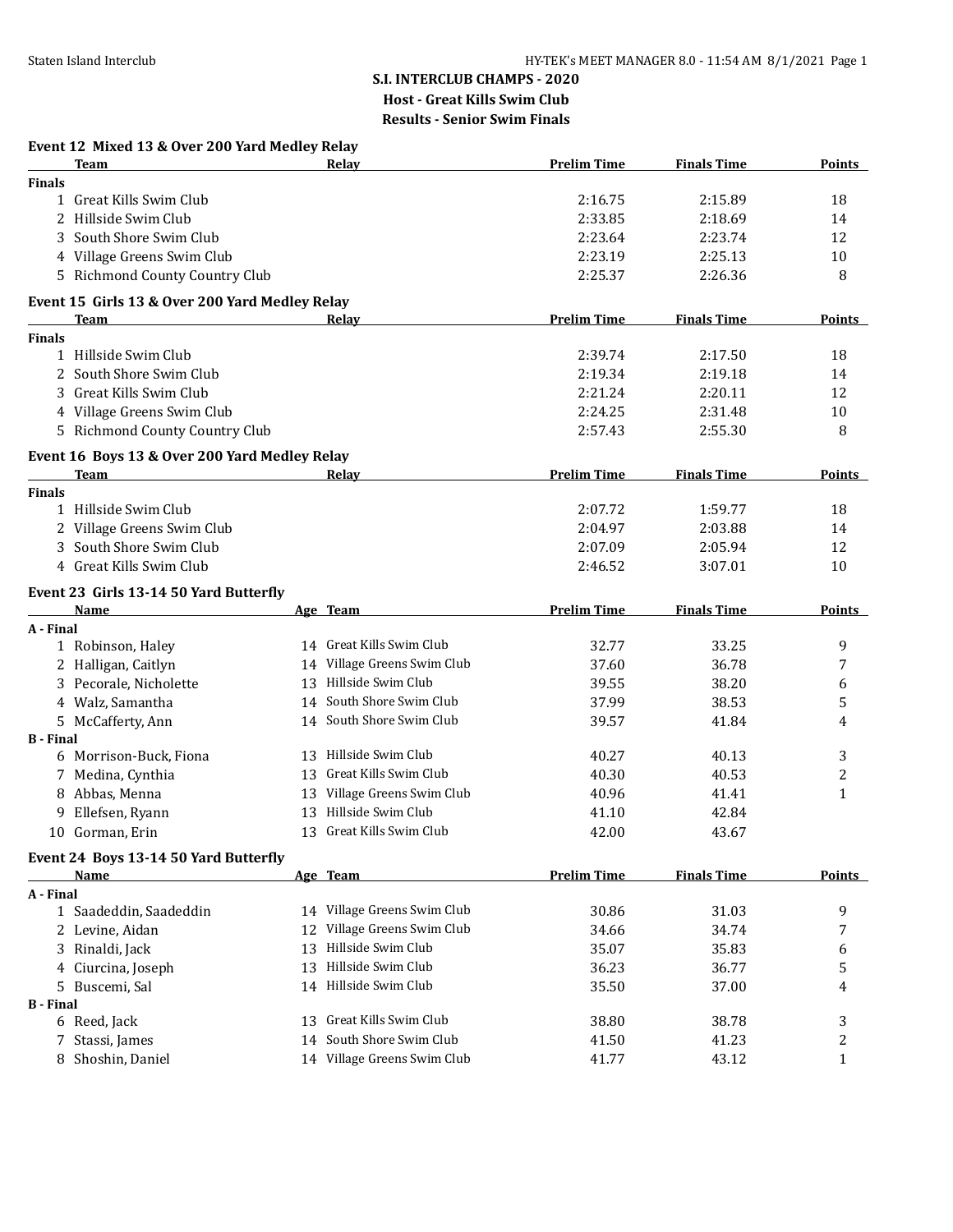|                  | Name                                   |    | Age Team                        | <b>Prelim Time</b> | <b>Finals Time</b> | <b>Points</b> |
|------------------|----------------------------------------|----|---------------------------------|--------------------|--------------------|---------------|
|                  | 9 Kapp, John                           |    | 13 South Shore Swim Club        | 44.97              | 44.15              |               |
|                  | --- DiMassa, Stephen                   |    | 11 Great Kills Swim Club        | 54.39              | DQ                 |               |
|                  | Event 25 Girls 15-18 50 Yard Butterfly |    |                                 |                    |                    |               |
|                  | Name                                   |    | Age Team                        | <b>Prelim Time</b> | <b>Finals Time</b> | <b>Points</b> |
| A - Final        |                                        |    |                                 |                    |                    |               |
|                  | 1 Nyquist, Hailey                      |    | 16 Hillside Swim Club           | 33.26              | 32.58              | 9             |
|                  | 2 Sjolander, Katie                     |    | 16 Hillside Swim Club           | 33.30              | 33.24              | 7             |
|                  | 3 Callaghan, Kaitlyn                   | 17 | Great Kills Swim Club           | 34.06              | 33.65              | 6             |
|                  | 4 Moore, Michaela                      |    | 15 Richmond County Country Club | 34.25              | 34.25              | 5             |
|                  | 5 Thompson, CarmelaRose                |    | 17 South Shore Swim Club        | 34.45              | 35.46              | 4             |
| <b>B</b> - Final |                                        |    |                                 |                    |                    |               |
|                  | 6 Affif, Sarah                         |    | 17 Great Kills Swim Club        | 35.46              | 35.20              | 3             |
|                  | 7 Gigliotti, Kate                      | 15 | South Shore Swim Club           | 35.02              | 35.37              | 2             |
|                  | 8 Piccolo, Gabriella                   | 17 | Richmond County Country Club    | 36.44              | 37.25              | 1             |
|                  | 9 McCafferty, Mary                     | 16 | South Shore Swim Club           | 38.67              | 38.10              |               |
|                  | 10 Venticinque, Amanda                 |    | 17 Village Greens Swim Club     | 40.01              | 39.82              |               |
|                  | Event 26 Boys 15-18 50 Yard Butterfly  |    |                                 |                    |                    |               |
|                  | Name                                   |    | Age Team                        | <b>Prelim Time</b> | <b>Finals Time</b> | <b>Points</b> |
| A - Final        |                                        |    |                                 |                    |                    |               |
|                  | 1 Konviser, Eric                       |    | 16 Hillside Swim Club           | 29.14              | 28.84              | 9             |
|                  | 2 Cusumano, Charlie                    |    | 17 Village Greens Swim Club     | 29.55              | 29.07              | 7             |
|                  | 3 Passante, Michael                    | 17 | South Shore Swim Club           | 30.65              | 30.71              | 6             |
|                  | 4 Kwan, William                        |    | 15 Village Greens Swim Club     | 31.10              | 31.19              | 5             |
|                  | 5 Foppiano, Daniel                     |    | 15 Hillside Swim Club           | 30.41              | 31.40              | 4             |
| <b>B</b> - Final |                                        |    |                                 |                    |                    |               |
|                  | 6 Rinaldi, Daniel                      |    | 16 Hillside Swim Club           | 32.44              | 32.96              | 3             |
|                  | 7 Martinson, Dylan                     |    | 16 South Shore Swim Club        | 33.15              | 33.01              | 2             |
|                  | 8 Delacruz, Gabriel                    |    | 15 Richmond County Country Club | 32.73              | 33.35              | 1             |
| 9                | Stassi, John                           |    | 15 South Shore Swim Club        | 35.00              | 34.63              |               |
| 10               | Gorman, Brian                          |    | 17 Great Kills Swim Club        | 36.11              | 34.96              |               |
|                  | Event 27 Girls 13-18 50 Yard Freestyle |    |                                 |                    |                    |               |
|                  | Name                                   |    | Age Team                        | <b>Prelim Time</b> | <b>Finals Time</b> | <b>Points</b> |
| A - Final        |                                        |    |                                 |                    |                    |               |
|                  | 1 Guirre, Shamiya                      |    | 17 Great Kills Swim Club        | 29.78              | 29.39              | 9             |
|                  | 2 Manning, Brooke                      |    | 15 Hillside Swim Club           | 30.68              | 31.02              | 7             |
|                  | 3 Nyquist, Hailey                      |    | 16 Hillside Swim Club           | 31.43              | 31.43              | 6             |
|                  | 4 Thompson, Caitlyn                    | 15 | South Shore Swim Club           | 32.53              | 32.11              | 5             |
|                  | 5 Chapman, Linnea                      |    | 14 Richmond County Country Club | 31.87              | 32.65              | 4             |
| <b>B</b> - Final |                                        |    |                                 |                    |                    |               |
|                  | 6 Caputo, Julia                        |    | 16 Great Kills Swim Club        | 32.88              | 33.42              | 3             |
|                  | 7 McCafferty, Siobhan                  | 16 | South Shore Swim Club           | 33.92              | 33.26              | 2             |
|                  | 8 Powell, Jessalyn                     |    | 17 Village Greens Swim Club     | 34.91              | 35.33              | $\mathbf{1}$  |
|                  | 9 Hunt, Emma                           |    | 18 Great Kills Swim Club        | 36.29              | 36.21              |               |
|                  | 10 Manning, Tara                       |    | 17 Hillside Swim Club           | 36.87              | 37.11              |               |
|                  | Event 28 Boys 13-18 50 Yard Freestyle  |    |                                 |                    |                    |               |
|                  | <b>Name</b>                            |    | Age Team                        | <b>Prelim Time</b> | <b>Finals Time</b> | <b>Points</b> |
| A - Final        |                                        |    |                                 |                    |                    |               |
|                  | 1 Poggioli, Dave                       |    | 17 Hillside Swim Club           | 28.01              | 27.15              | 9             |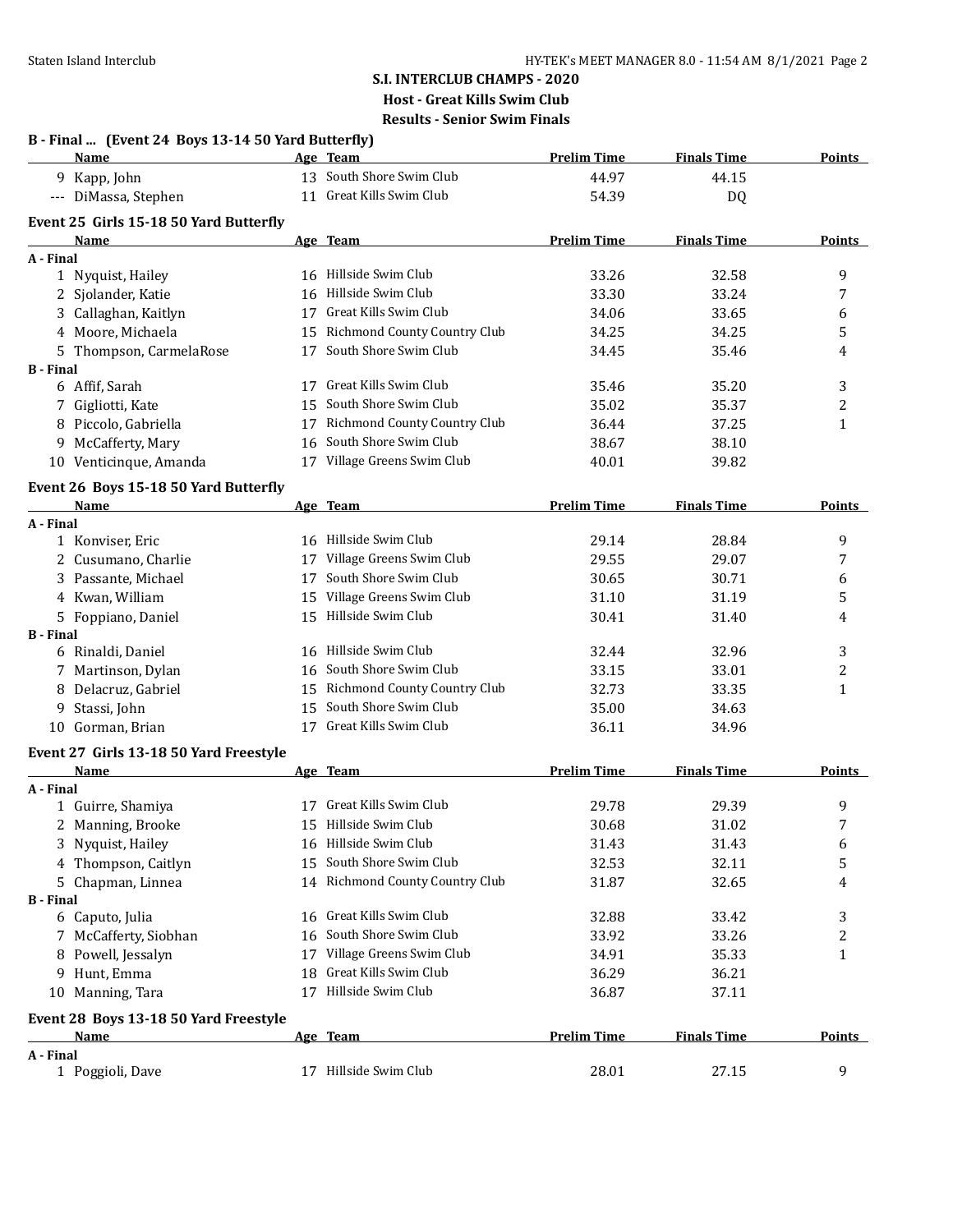| A - Final  (Event 28 Boys 13-18 50 Yard Freestyle)<br>Name |    | Age Team                        | <b>Prelim Time</b> | <b>Finals Time</b> | <b>Points</b>    |
|------------------------------------------------------------|----|---------------------------------|--------------------|--------------------|------------------|
| 2 Hourican, Ryan                                           |    | 17 Hillside Swim Club           | 27.38              | 27.75              | 7                |
| 3 Gleavy, Thomas                                           |    | 17 South Shore Swim Club        | 28.22              | 28.04              | 6                |
| 4 Rikic, Aidan                                             |    | 15 Hillside Swim Club           | 28.52              | 28.14              | 5                |
| 5 Passante, Michael                                        |    | 17 South Shore Swim Club        | 28.34              | 28.65              | 4                |
| <b>B</b> - Final                                           |    |                                 |                    |                    |                  |
| 6 Martinson, Dylan                                         |    | 16 South Shore Swim Club        | 30.23              | 30.40              | 3                |
| 7 Gorman, Brian                                            | 17 | Great Kills Swim Club           | 31.89              | 32.23              | 2                |
| Calvanico, Anthony<br>8                                    |    | 13 Village Greens Swim Club     | 35.80              | 35.59              | 1                |
| Moran, Jack<br>9.                                          | 14 | Great Kills Swim Club           | 36.17              | 35.81              |                  |
| 10 Noto, Michael                                           |    | 13 Village Greens Swim Club     | 36.12              | 36.17              |                  |
| Event 35 Girls 13-14 100 Yard Freestyle                    |    |                                 |                    |                    |                  |
| Name                                                       |    | Age Team                        | <b>Prelim Time</b> | <b>Finals Time</b> | <b>Points</b>    |
| A - Final                                                  |    |                                 |                    |                    |                  |
| 1 Robinson, Haley                                          |    | 14 Great Kills Swim Club        | 1:08.50            | 1:10.72            | 9                |
| 2 Vincente, Julia                                          | 13 | Village Greens Swim Club        | 1:12.90            | 1:12.99            | 7                |
| 3 Conroy, Nicole                                           | 13 | South Shore Swim Club           | 1:14.50            | 1:15.78            | 6                |
| 4 Walz, Samantha                                           |    | 14 South Shore Swim Club        | 1:16.27            | 1:18.77            | 5                |
| 5 Halligan, Caitlyn                                        |    | 14 Village Greens Swim Club     | 1:17.04            | 1:19.58            | 4                |
| <b>B</b> - Final                                           |    |                                 |                    |                    |                  |
| 6 McCafferty, Ann                                          | 14 | South Shore Swim Club           | 1:17.46            | 1:19.47            | 3                |
| 7 Morrison-Buck, Fiona                                     | 13 | Hillside Swim Club              | 1:22.97            | 1:21.73            | $\boldsymbol{2}$ |
| 8 Murphy, Tara                                             |    | 14 Hillside Swim Club           | 1:23.47            | 1:24.23            | $\mathbf{1}$     |
| 9 Keane, Molly                                             | 13 | Great Kills Swim Club           | 1:27.17            | 1:27.91            |                  |
| 10 Chapman, Frida                                          |    | 13 Richmond County Country Club | 1:27.41            | 1:29.99            |                  |
| Event 36 Boys 13-14 100 Yard Freestyle                     |    |                                 |                    |                    |                  |
| <b>Name</b>                                                |    | Age Team                        | <b>Prelim Time</b> | <b>Finals Time</b> | Points           |
| A - Final                                                  |    |                                 |                    |                    |                  |
| 1 Saadeddin, Saadeddin                                     |    | 14 Village Greens Swim Club     | 1:04.60            | 1:03.24            | 9                |
| 2 Castillo, Jesse                                          |    | 14 Hillside Swim Club           | 1:08.41            | 1:06.32            | 7                |
| 3 Krivenko, Andrew                                         |    | 13 Village Greens Swim Club     | 1:15.59            | 1:07.81            | 6                |
| 4 Ciurcina, Joseph                                         |    | 13 Hillside Swim Club           | 1:16.68            | 1:13.28            | 5                |
| 5 Singer, Dillon                                           |    | 13 South Shore Swim Club        | 1:14.66            | 1:13.94            | 4                |
| <b>B</b> - Final                                           |    |                                 |                    |                    |                  |
| 6 Graham, Nicholas                                         |    | 14 South Shore Swim Club        | 1:20.14            | 1:17.73            | 3                |
| 7 Buscemi, Sal                                             |    | 14 Hillside Swim Club           | 1:23.18            | 1:23.01            | 2                |
| 8 Vuoso, George                                            |    | 13 Great Kills Swim Club        | 1:24.08            | 1:23.36            | 1                |
| 9 Shoshin, Daniel                                          |    | 14 Village Greens Swim Club     | 1:22.23            | 1:23.49            |                  |
| 10 Rieb, Robert                                            |    | 12 Great Kills Swim Club        | 1:40.54            | 1:37.59            |                  |
| Event 37 Girls 15-18 100 Yard Freestyle                    |    |                                 |                    |                    |                  |
| Name                                                       |    | Age Team                        | <b>Prelim Time</b> | <b>Finals Time</b> | <b>Points</b>    |
| A - Final                                                  |    |                                 |                    |                    |                  |
| 1 Moane, Courtney                                          |    | 17 South Shore Swim Club        | 1:06.90            | 1:05.52            | 9                |
| 2 Anticev, Katherine                                       | 15 | Hillside Swim Club              | 1:09.69            | 1:05.97            | 7                |
| 3 Callaghan, Kaitlyn                                       |    | 17 Great Kills Swim Club        | 1:12.01            | 1:08.46            | 6                |
| 4 Manning, Brooke                                          | 15 | Hillside Swim Club              | 1:12.05            | 1:13.06            | 5                |
| 5 McCafferty, Siobhan                                      |    | 16 South Shore Swim Club        | 1:12.32            | 1:13.62            | 4                |
| <b>B</b> - Final                                           |    |                                 |                    |                    |                  |
| 6 Ebrahim, Katherine                                       |    | 16 Great Kills Swim Club        | 1:12.66            | 1:13.47            | 3                |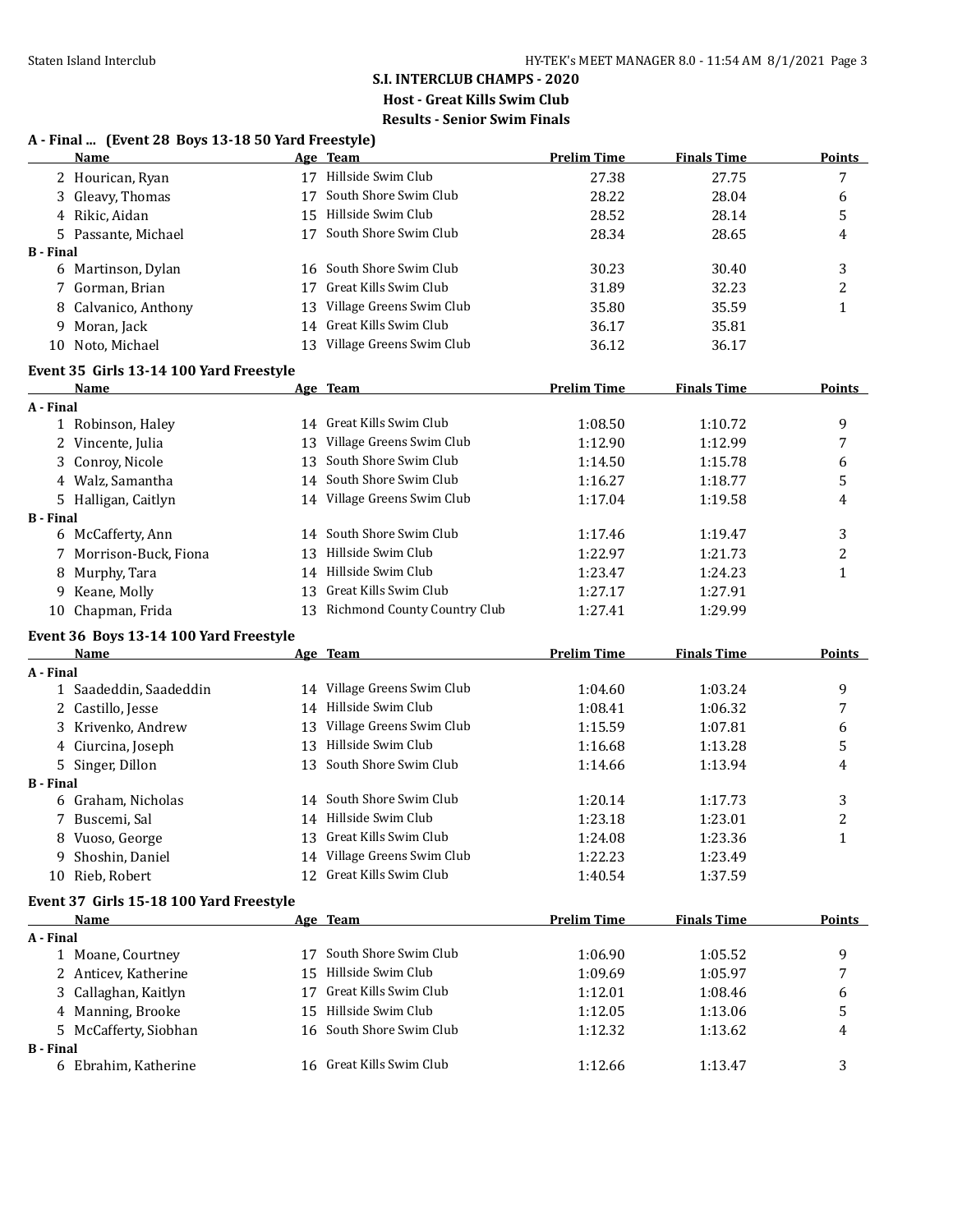|                  | B - Final  (Event 37 Girls 15-18 100 Yard Freestyle)<br>Name |    | Age Team                            | <b>Prelim Time</b> | <b>Finals Time</b> | <b>Points</b> |
|------------------|--------------------------------------------------------------|----|-------------------------------------|--------------------|--------------------|---------------|
|                  | 7 Brewi, Shannon                                             |    | 17 Village Greens Swim Club         | 1:12.58            | 1:15.28            | 2             |
|                  | 8 Novello, Morgan                                            |    | 17 Great Kills Swim Club            | 1:15.15            | 1:15.53            | $\mathbf{1}$  |
|                  | 9 Olsen, Emily                                               |    | 17 Hillside Swim Club               | 1:18.55            | 1:18.67            |               |
|                  | 10 Powell, Jessalyn                                          |    | 17 Village Greens Swim Club         | 1:21.58            | 1:22.22            |               |
|                  | Event 38 Boys 15-18 100 Yard Freestyle                       |    |                                     |                    |                    |               |
|                  | Name                                                         |    | Age Team                            | <b>Prelim Time</b> | <b>Finals Time</b> | <b>Points</b> |
| A - Final        |                                                              |    |                                     |                    |                    |               |
|                  | 1 Poggioli, Dave                                             |    | 17 Hillside Swim Club               | 1:01.67            | 1:00.02            | 9             |
|                  | 2 Ostensen, John                                             |    | 16 Hillside Swim Club               | 1:01.81            | 1:00.92            | 7             |
|                  | 3 Cusumano, Charlie                                          |    | 17 Village Greens Swim Club         | 1:01.74            | 1:01.35            | 6             |
|                  | 4 Boyd, Andrew                                               | 17 | Hillside Swim Club                  | 1:02.28            | 1:01.97            | 5             |
|                  | 5 Gleavy, Thomas                                             | 17 | South Shore Swim Club               | 1:02.96            | 1:04.50            | 4             |
| <b>B</b> - Final |                                                              |    |                                     |                    |                    |               |
|                  | 6 Hyacinthe, Justin                                          |    | 15 Village Greens Swim Club         | 1:03.03            | 1:00.62            | 3             |
|                  | 7 Hourican, Sean                                             | 17 | Great Kills Swim Club               | 1:03.29            | 1:03.73            | 2             |
|                  | 8 Singer, Connor                                             | 16 | South Shore Swim Club               | 1:05.68            | 1:06.46            | $\mathbf{1}$  |
|                  | 9 Moane, Thomas                                              |    | 15 South Shore Swim Club            | 1:07.91            | 1:08.51            |               |
|                  | 10 DiStefano, Paul                                           |    | 15 Village Greens Swim Club         | 1:21.86            | 1:23.13            |               |
|                  | Event 41 Girls 13 & Over 100 Yard IM                         |    |                                     |                    |                    |               |
|                  | <b>Name</b>                                                  |    | Age Team                            | <b>Prelim Time</b> | <b>Finals Time</b> | <b>Points</b> |
| A - Final        |                                                              |    |                                     |                    |                    |               |
|                  | 1 Ebanks, Madison                                            |    | 13 Village Greens Swim Club         | 1:14.63            | 1:14.97            | 9             |
|                  | 2 Malpeso, Emily                                             |    | 15 Hillside Swim Club               | 1:14.90            | 1:15.13            | 7             |
|                  | 3 Moore, Michaela                                            |    | 15 Richmond County Country Club     | 1:19.09            | 1:17.40            | 6             |
|                  | 4 Affif, Sarah                                               |    | 17 Great Kills Swim Club            | 1:23.31            | 1:23.15            | 5             |
|                  | 5 Piccolo, Gabriella                                         |    | 17 Richmond County Country Club     | 1:26.35            | 1:30.75            | 4             |
| <b>B</b> - Final |                                                              |    |                                     |                    |                    |               |
|                  | 6 Jospey, Emilee                                             |    | 15 Village Greens Swim Club         | 1:26.53            | 1:24.98            | 3             |
|                  | 7 McCafferty, Mary                                           |    | 16 South Shore Swim Club            | 1:29.55            | 1:25.37            | 2             |
|                  | 8 Leonard, Meghan                                            |    | 16 Hillside Swim Club               | 1:28.48            | 1:26.57            | 1             |
|                  | 9 Tsirlin, Katarina                                          |    | 16 Village Greens Swim Club         | 1:27.53            | 1:27.04            |               |
|                  | 10 Kaht, Meghan                                              |    | 17 Hillside Swim Club               | 1:31.17            | 1:34.42            |               |
|                  | Event 42 Boys 13 & Over 100 Yard IM                          |    |                                     |                    |                    |               |
|                  | <b>Name</b>                                                  |    | Age Team                            | <b>Prelim Time</b> | <b>Finals Time</b> | <b>Points</b> |
| A - Final        |                                                              |    |                                     |                    |                    |               |
|                  | 1 Kroon, Eric                                                |    | 18 Hillside Swim Club               | 1:05.23            | 1:04.11            | 9             |
| 2                | Malloy, Thomas                                               | 17 | South Shore Swim Club               | 1:10.00            | 1:09.14            | 7             |
|                  | 3 Finn, Liam                                                 | 15 | Hillside Swim Club                  | 1:13.55            | 1:12.28            | 6             |
|                  | 4 Foppiano, Daniel                                           |    | 15 Hillside Swim Club               | 1:17.56            | 1:16.44            | 5             |
|                  | 5 Su, Corey                                                  |    | 13 Village Greens Swim Club         | 1:18.12            | 1:18.41            | 4             |
| <b>B</b> - Final |                                                              |    |                                     |                    |                    |               |
|                  | 6 Delacruz, Gabriel                                          | 15 | <b>Richmond County Country Club</b> | 1:18.54            | 1:19.68            | 3             |
|                  | 7 Ellis, Miles                                               | 18 | Richmond County Country Club        | 1:22.87            | 1:20.65            | 2             |
|                  | 8 Kapp, Bruce                                                | 15 | South Shore Swim Club               | 1:22.51            | 1:20.82            | $\mathbf{1}$  |
| 9.               | McGrath, Thomas                                              | 15 | South Shore Swim Club               | 1:22.75            | 1:23.69            |               |
|                  | 10 Harper, Kievon                                            |    | 14 Village Greens Swim Club         | 1:28.27            | 1:30.89            |               |
|                  |                                                              |    |                                     |                    |                    |               |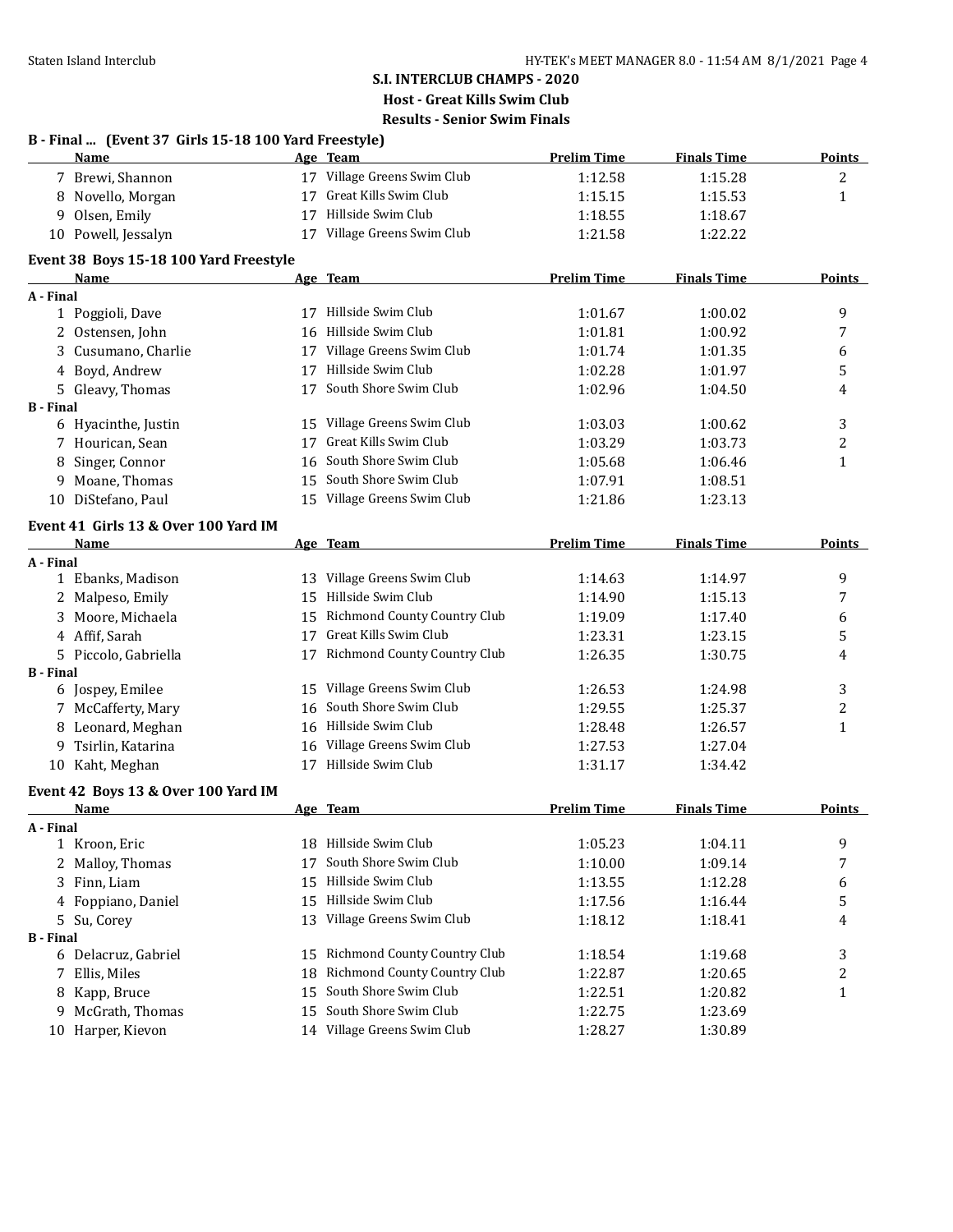#### **Event 49 Girls 13-14 50 Yard Breaststroke**

|                  | Name                                             |    | Age Team                        | <b>Prelim Time</b> | <b>Finals Time</b> | <b>Points</b> |
|------------------|--------------------------------------------------|----|---------------------------------|--------------------|--------------------|---------------|
| A - Final        |                                                  |    |                                 |                    |                    |               |
|                  | 1 Ebanks, Madison                                |    | 13 Village Greens Swim Club     | 39.92              | 40.47              | 9             |
|                  | 2 Malloy, Alyssa                                 | 13 | South Shore Swim Club           | 43.49              | 43.53              | 7             |
|                  | 3 Abbas, Menna                                   | 13 | Village Greens Swim Club        | 43.47              | 43.71              | 6             |
|                  | 4 Murphy, Tara                                   |    | 14 Hillside Swim Club           | 43.84              | 44.33              | 5             |
|                  | 5 Chapman, Linnea                                |    | 14 Richmond County Country Club | 44.77              | 45.71              | 4             |
| <b>B</b> - Final |                                                  |    |                                 |                    |                    |               |
|                  | 6 McLaughlin, Emma                               |    | 14 Hillside Swim Club           | 47.27              | 46.32              | 3             |
|                  | 7 Pecorale, Nicholette                           | 13 | Hillside Swim Club              | 45.59              | 46.91              | 2             |
| 8                | Cacace, Giovanna                                 | 13 | South Shore Swim Club           | 47.44              | 47.90              | $\mathbf{1}$  |
| 9                | Venticinque, Savanna                             |    | 14 Village Greens Swim Club     | 47.62              | 48.71              |               |
|                  | 10 Doyle, Alexis                                 | 14 | Great Kills Swim Club           | 47.45              | 49.08              |               |
|                  |                                                  |    |                                 |                    |                    |               |
|                  | Event 50 Boys 13-14 50 Yard Breaststroke<br>Name |    | Age Team                        | <b>Prelim Time</b> | <b>Finals Time</b> | <b>Points</b> |
| A - Final        |                                                  |    |                                 |                    |                    |               |
|                  | 1 Su, Corey                                      |    | 13 Village Greens Swim Club     | 38.18              | 38.46              | 9             |
|                  | 2 Castillo, Jesse                                | 14 | Hillside Swim Club              | 38.44              | 38.83              | 7             |
| 3.               | Singer, Dillon                                   | 13 | South Shore Swim Club           | 41.84              | 40.53              |               |
|                  |                                                  |    | Hillside Swim Club              |                    |                    | 6             |
|                  | 4 Rinaldi, Jack                                  | 13 |                                 | 40.59              | 41.40              | 5             |
|                  | 5 Miesegaes, Christian                           |    | 14 Hillside Swim Club           | 45.65              | 45.53              | 4             |
| <b>B</b> - Final |                                                  |    | 13 Great Kills Swim Club        | 47.11              |                    |               |
|                  | 6 Reed, Jack                                     |    |                                 |                    | 47.46              | 3             |
|                  | 7 Noto, Michael                                  | 13 | Village Greens Swim Club        | 48.99              | 48.70              | 2             |
|                  | 8 Calvanico, Anthony                             | 13 | Village Greens Swim Club        | 49.55              | 49.87              | $\mathbf{1}$  |
|                  | 9 Stassi, James                                  |    | 14 South Shore Swim Club        | 51.80              | 50.75              |               |
|                  | Event 51 Girls 15-18 50 Yard Breaststroke        |    |                                 |                    |                    |               |
|                  | <b>Name</b>                                      |    | Age Team                        | <b>Prelim Time</b> | <b>Finals Time</b> | <b>Points</b> |
| A - Final        |                                                  |    |                                 |                    |                    |               |
|                  | 1 Moane, Courtney                                | 17 | South Shore Swim Club           | 37.60              | 36.83              | 9             |
|                  | 2 Malpeso, Emily                                 | 15 | Hillside Swim Club              | 39.26              | 39.24              | 7             |
| 3                | Gigliotti, Kate                                  | 15 | South Shore Swim Club           | 40.72              | J41.02             | 6             |
|                  | 4 Jospey, Emilee                                 | 15 | Village Greens Swim Club        | 41.76              | <b>I41.00</b>      | 5             |
|                  | 5 Kaht, Meghan                                   | 17 | Hillside Swim Club              | 43.58              | 43.89              | 4             |
| <b>B</b> - Final |                                                  |    |                                 |                    |                    |               |
|                  | 6 Olsen, Emily                                   |    | 17 Hillside Swim Club           | 44.06              | 43.46              | 3             |
|                  | 7 McCafferty, Kathleen                           |    | 16 South Shore Swim Club        | 43.83              | 44.15              | 2             |
|                  | 8 Romano, Maria                                  |    | 15 Great Kills Swim Club        | 44.28              | 44.45              | 1             |
| 9                | Hunt, Emma                                       |    | 18 Great Kills Swim Club        | 46.13              | 46.67              |               |
|                  | 10 Gilroy, Casey                                 |    | 17 Richmond County Country Club | 49.15              | 48.27              |               |
|                  | Event 52 Boys 15-18 50 Yard Breaststroke         |    |                                 |                    |                    |               |
|                  | <b>Name</b>                                      |    | Age Team                        | <b>Prelim Time</b> | <b>Finals Time</b> | <b>Points</b> |
| A - Final        |                                                  |    |                                 |                    |                    |               |
|                  | 1 Kroon, Eric                                    |    | 18 Hillside Swim Club           | 32.68              | 32.18              | 9             |
|                  | 2 Konviser, Eric                                 | 16 | Hillside Swim Club              | 33.83              | 33.84              | 7             |
| 3                | Hyacinthe, Justin                                | 15 | Village Greens Swim Club        | 34.25              | 34.17              | 6             |
|                  | 4 Singer, Connor                                 | 16 | South Shore Swim Club           | 34.35              | 34.81              | 5             |
|                  | 5 Kwan, William                                  |    | 15 Village Greens Swim Club     | 36.18              | 35.48              | 4             |
|                  |                                                  |    |                                 |                    |                    |               |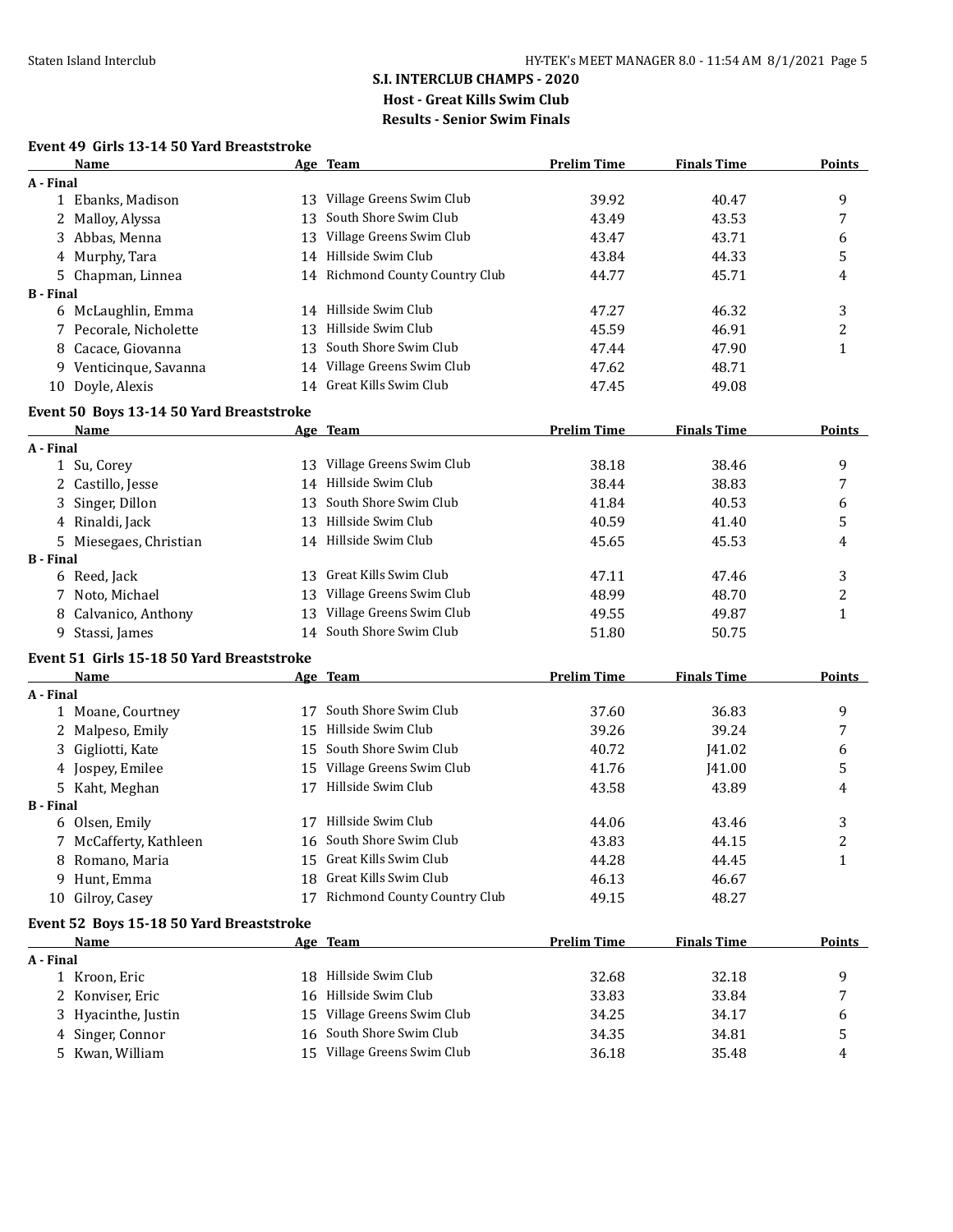### **S.I. INTERCLUB CHAMPS - 2020 Host - Great Kills Swim Club**

**Results - Senior Swim Finals**

|                  | B - Final  (Event 52 Boys 15-18 50 Yard Breaststroke) |    |                             |                    |                    |               |
|------------------|-------------------------------------------------------|----|-----------------------------|--------------------|--------------------|---------------|
|                  | Name                                                  |    | Age Team                    | <b>Prelim Time</b> | <b>Finals Time</b> | <b>Points</b> |
| <b>B</b> - Final |                                                       |    |                             |                    |                    |               |
|                  | 6 Finn, Liam                                          |    | 15 Hillside Swim Club       | 36.31              | 35.87              | 3             |
|                  | 7 Barbaro, Nicholas                                   |    | 15 South Shore Swim Club    | 38.83              | 38.58              | 2             |
|                  | 8 Moane, Thomas                                       | 15 | South Shore Swim Club       | 39.30              | 40.25              | $\mathbf{1}$  |
|                  | 9 Hourican, Sean                                      |    | 17 Great Kills Swim Club    | 39.24              | 40.47              |               |
|                  | 10 DiStefano, Paul                                    |    | 15 Village Greens Swim Club | 43.73              | 43.13              |               |
|                  | Event 59 Girls 13-14 50 Yard Backstroke               |    |                             |                    |                    |               |
|                  | Name                                                  |    | Age Team                    | <b>Prelim Time</b> | <b>Finals Time</b> | Points        |
| A - Final        |                                                       |    |                             |                    |                    |               |
|                  | 1 Conroy, Nicole                                      |    | 13 South Shore Swim Club    | 39.31              | 37.56              | 9             |
|                  | 2 Vincente, Julia                                     |    | 13 Village Greens Swim Club | 39.74              | 38.24              | 7             |
|                  | 3 Doyle, Alexis                                       |    | 14 Great Kills Swim Club    | 40.21              | 40.11              | 6             |
|                  | 4 Cacace, Giovanna                                    |    | 13 South Shore Swim Club    | 42.43              | 41.56              | 5             |
|                  | 5 Caputo, Fiona                                       |    | 13 Great Kills Swim Club    | 43.06              | 43.82              | 4             |
| <b>B</b> - Final |                                                       |    | 13 Hillside Swim Club       |                    |                    |               |
|                  | 6 Ellefsen, Ryann                                     |    | South Shore Swim Club       | 43.48              | 43.51              | 3             |
|                  | 7 Malloy, Alyssa                                      | 13 |                             | 43.50              | 43.86              | 2             |
|                  | 8 McLaughlin, Emma                                    |    | 14 Hillside Swim Club       | 43.47              | 43.52              | $\mathbf{1}$  |
|                  | 9 Keane, Molly                                        | 13 | Great Kills Swim Club       | 43.68              | 44.82              |               |
|                  | 10 Paulsen, Erin                                      |    | 13 Village Greens Swim Club | 47.45              | 48.36              |               |
|                  | Event 60 Boys 13-14 50 Yard Backstroke                |    |                             |                    |                    |               |
|                  | Name                                                  |    | Age Team                    | <b>Prelim Time</b> | <b>Finals Time</b> | Points        |
| A - Final        |                                                       |    |                             |                    |                    |               |
|                  | 1 Levine, Aidan                                       |    | 12 Village Greens Swim Club | 33.81              | 33.33              | 9             |
|                  | 2 Krivenko, Andrew                                    |    | 13 Village Greens Swim Club | 38.54              | 35.86              | 7             |
|                  | 3 D'Ambrosio, Michael                                 |    | 14 Hillside Swim Club       | 40.37              | 37.69              | 6             |
|                  | 4 Harper, Kievon                                      |    | 14 Village Greens Swim Club | 42.11              | 41.09              | 5             |
|                  | 5 Hunt, Liam                                          |    | 13 Great Kills Swim Club    | 40.85              | 41.43              | 4             |
| <b>B</b> - Final |                                                       |    |                             |                    |                    |               |
|                  | 6 Ahlborn, Nicholas                                   |    | 13 Hillside Swim Club       | 42.15              | 41.27              | 3             |
|                  | 7 Moran, Jack                                         |    | 14 Great Kills Swim Club    | 43.89              | 42.81              | 2             |
|                  | 8 Leonard, Ryan                                       |    | 13 Hillside Swim Club       | 42.18              | 43.67              | $\mathbf{1}$  |
|                  | 9 Graham, Nicholas                                    |    | 14 South Shore Swim Club    | 46.50              | 45.45              |               |
|                  | 10 Kapp, John                                         |    | 13 South Shore Swim Club    | 44.01              | 45.65              |               |
|                  | Event 61 Girls 15-18 50 Yard Backstroke               |    |                             |                    |                    |               |
|                  | Name                                                  |    | Age Team                    | <b>Prelim Time</b> | <b>Finals Time</b> | <b>Points</b> |
| A - Final        |                                                       |    |                             |                    |                    |               |
|                  | 1 Guirre, Shamiya                                     | 17 | Great Kills Swim Club       | 32.73              | 32.47              | 9             |
| 2.               | Sjolander, Katie                                      | 16 | Hillside Swim Club          | 35.00              | 35.39              | 7             |
|                  | 3 Anticev, Katherine                                  | 15 | Hillside Swim Club          | 37.28              | 36.90              | 6             |
|                  | 4 Thompson, CarmelaRose                               | 17 | South Shore Swim Club       | 36.51              | 37.57              | 5             |
|                  | 5 Brewi, Shannon                                      |    | 17 Village Greens Swim Club | 37.39              | 39.14              | 4             |
| <b>B</b> - Final |                                                       |    |                             |                    |                    |               |
|                  | 6 Thompson, Caitlyn                                   | 15 | South Shore Swim Club       | 37.45              | 37.43              | 3             |
| 7                | Caputo, Julia                                         | 16 | Great Kills Swim Club       | 37.60              | 38.17              | 2             |
| 8                | McHugh, Madison                                       | 17 | Hillside Swim Club          | 40.40              | 40.09              | 1             |
| 9.               | Ebrahim, Katherine                                    | 16 | Great Kills Swim Club       | 39.32              | 41.10              |               |
|                  | 10 Tsirlin, Katarina                                  |    | 16 Village Greens Swim Club | 42.11              | 43.63              |               |